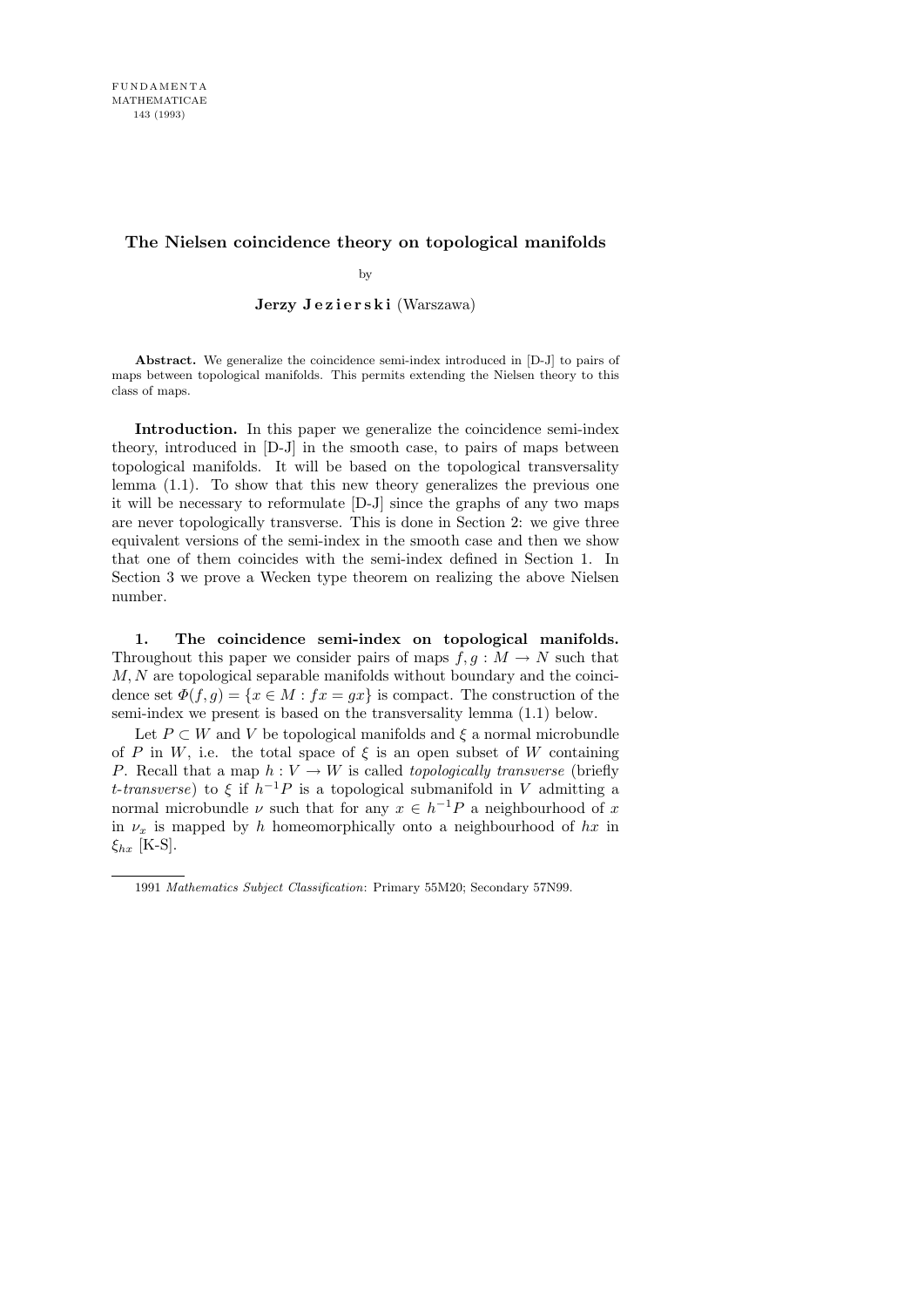LEMMA (1.1). Let V, W be topological manifolds, and  $P \subset W$  a submanifold with a normal microbundle  $\xi$ . Let  $C, D \subset V$  be closed subsets and  $h: V \to W$  a continuous map transverse to  $\xi$  near C. Then there is a homotopy  $\{h_t\}$  based in a given neighbourhood of  $D - C$  such that  $h_0 = h$ and  $h_1$  is transverse to  $\xi$  near  $C \cup D$ . Moreover, if d is a metric on W, and  $\varepsilon : V \to (0,\infty)$  any function then we may require  $d(h_t(x),h(x)) < \varepsilon(x)$  for any  $x \in V$  and  $0 \le t \le 1$ .

P r o o f. Let  $p, v, w$  denote the dimensions of  $P, V, W$  respectively. For  $v \neq 4 \neq w - p$  the assertion follows from Thm. (1.1) in Essay III of [K-S]. The assumption  $v \neq 4$  is not necessary now since by [F] every 4-manifold is almost smoothable.

The case  $w - p = 4$  follows from Thm. (5.3) of [Sc] since by [F] the Rokhlin theorem fails in the TOP category.  $\blacksquare$ 

It will be convenient to start with a more general situation. For given manifolds V, W,  $P \subset W$  and a map  $h: V \to W$  we define a relation on  $h^{-1}P$  which will also be called the *Nielsen relation*:  $x \simeq y$  iff there is a path  $\omega$  joining these points in V such that  $h\omega$  is homotopic in W to a path in P. ( Let  $f, g: M \to N$  be a pair of maps: we put  $h = (f, g): V = M \to$  $W = N \times N$ ,  $P = \Delta N$ . Then  $\Phi(f, g) = h^{-1} \Delta N$  and the above relation coincides with the classical Nielsen relation [S], [D-J].) Moreover, we will always assume  $h^{-1}P$  to be compact.

Now suppose that the dimensions of the manifolds  $V, P \subset W$  satisfy  $v + p = w$ ,  $\xi$  is a normal microbundle of P in W and  $h: V \to W$  a map t-transverse to  $\xi$ . Since  $\dim h^{-1}P = v + p - w = 0$ ,  $h^{-1}P$  is discrete and  $\nu$ splits into open sets, each projected into a point in  $h^{-1}P$ .

Let  $\alpha$ ,  $\beta$  denote two microbundles of the same dimension r and let  $\alpha_x$ denote the fibre over a point x of the zero section of  $\alpha$ . Then any generator  $z_x \in H_r(\alpha_x, \alpha_x - x)$  will be called a *(local) orientation* of the microbundle  $\alpha$  at x. Let  $k : \alpha \to \beta$  be a microbundle map such that the restriction  $k_{\vert \alpha_x}$  is a homeomorphism near  $x \in \alpha_x$ . Then this restriction determines an orientation  $(k_{\parallel})_* z_x \in H_r(\beta_{kx}, \beta_{kx} - kx)$  which by abuse of notation will also be denoted by  $k_* z_x$ .

Let  $\omega$  be a path establishing the Nielsen relation between  $x, y \in h^{-1}P$ . Let  $\gamma_0 \in H_v(V, V - x)$  be an orientation of the manifold V at x. Then  $h_*\gamma_0 \in H_v(\xi_{hx}, \xi_{hx} - hx)$  is an orientation of the microbundle  $\xi$  at  $hx \in P$ . Let  $\gamma_t$  denote the translation of  $\gamma_0$  along  $\omega(t)$ .

DEFINITION (1.2). We will say that two points  $x, y \in h^{-1}P$  are R-related  $(xRy)$  iff there is a path  $\omega$  establishing the Nielsen relation between them such that the translation of the orientation  $h_*\gamma_0$  along a path in P homotopic to  $h\omega$  in W is opposite to  $h_*\gamma_1$ .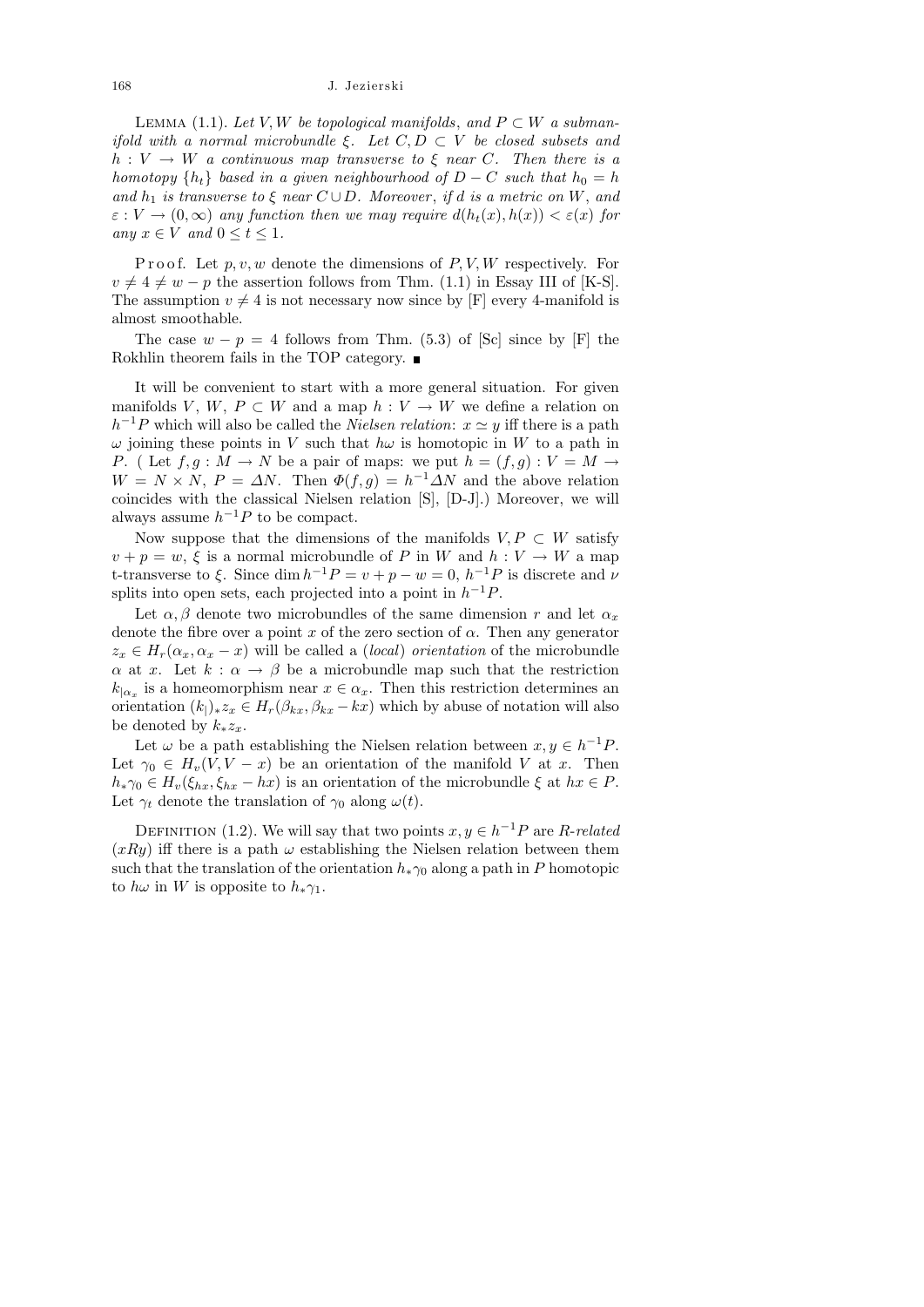Let  $A \subset h^{-1}P$  be a subset. It can be represented as  $A = \{a_1, b_1, \ldots,$  $a_k, b_k : c_1, \ldots, c_s$  where  $a_i R b_i$  for any i and  $c_i R c_j$  for no  $i \neq j$ . We will call the elements  $\{c_1, \ldots, c_s\}$  free in this decomposition.

Lemma (1.3). The number of free elements does not depend on the decomposition of A.

P r o o f. See the proof of  $(1.3)$  in [D-J].

We define the *semi-index* of the set  $A \subset h^{-1}P$  with respect to  $\xi$  to be the number of free elements in any decomposition of A, and we denote this number by  $\text{ind}|_t(h,\xi:A)$ .

LEMMA (1.4) (Homotopy invariance). Let  $H: V \times [0, 1] \rightarrow W$  be a map t-transverse to a normal microbundle  $\xi$  of P in W  $(v + p = w)$ . Let A be a clopen subset of  $H^{-1}P$  and set  $A_t = \{x \in V : (x,t) \in A\}$ ,  $H_t(x) = H(x,t)$ for  $0 \le t \le 1$ . Then  $|\text{ind}|_{t}(H_0,\xi : A_0) = |\text{ind}|_{t}(H_1,\xi : A_1)$ .

P r o o f. By transversality,  $H^{-1}P$  is a one-dimensional manifold. Consider first a connected component of  $H^{-1}P$  with ends  $(x,0), (x',0)$ . We will show that  $x, x' \in H_0^{-1}P$  are R-related. Then we will show that if  $(x, 0), (y, 1)$ are ends of a connected component and  $(x', 0), (y', 1)$  are ends of another one then  $x, x' \in H_0^{-1}P$  are R-related iff  $y, y' \in H_1^{-1}P$  are R-related. The above facts show that there are decompositions of  $A_0$  and  $A_1$  with the same number of free points, which proves our lemma.

Let  $\nu$  be a normal microbundle over  $H^{-1}P$  from the transversality assumption. Consider a connected component A with ends  $(x, 0), (y, 0) \in$  $V \times 0$ . We will show that  $xRy$  in  $H_0^{-1}P$ .

Let  $\omega(t) = (\omega_1(t), \omega_2(t)) \subset V \times I$  be a parametrization of this component. Then  $(t,s) \to H(\omega_1(t), s\omega_2(t))$  is a homotopy between  $H(\omega_1(t), 0) = H_0 \omega_1$ and the path  $H\omega \subset P$ . Now  $\omega_1$  establishes the Nielsen relation between  $x = \omega_1(0)$  and  $y = \omega_1(1)$  in  $H_0^{-1}P$ .

We show that  $\omega_1$  also establishes the R-relation. Let  $\gamma_0$  be a local orientation of the manifold  $M \times 0$  at  $(x, 0)$  and let  $\gamma_t$  be its translation along the path ( $\omega_1$ , 0). Then  $\gamma_0$  is also an orientation of the microbundle  $\nu$  at  $(x, 0)$ . Let  $\hat{\gamma}_t$  denote its translation along  $\omega$ . Notice that then  $\hat{\gamma}_1 = -\gamma_1$ . On the other hand,  $H_*\hat{\gamma}_t$  is the translation of the orientation of  $\xi$  along the path  $H\omega$  (which is contained in P and homotopic to  $H_0\omega_1$  in N). For  $t=1$  we obtain  $H_*\hat{\gamma}_1 = H_{0*}\hat{\gamma}_1 = -H_{0*}\gamma_1$ , proving  $xRy$  in  $H_0^{-1}$ <br>Now we consider the general association is  $H_0^{(1)} = (a^2 + b^2)y^2$  ${}^{1}P.$ 

Now we consider the second case: let  $\omega(t) = (\omega_1(t), \omega_2(t)), \omega'(t) =$  $(\omega_1'(t), \omega_2'(t))$  be parametrizations of the two components with ends  $\omega(0) =$  $(x,0), \omega(1) = (y,1), \omega'(0) = (x',0), \omega'(1) = (y',1).$  Suppose that a path  $u \subset V$  establishes the R-relation between  $x, x' \in H_0^{-1}P$ . We will show that  $-\omega_1 + u + \omega'_1$  establishes the R-relation between  $y, y' \in H_1^{-1}P$ . Let  $\overline{u}$  denote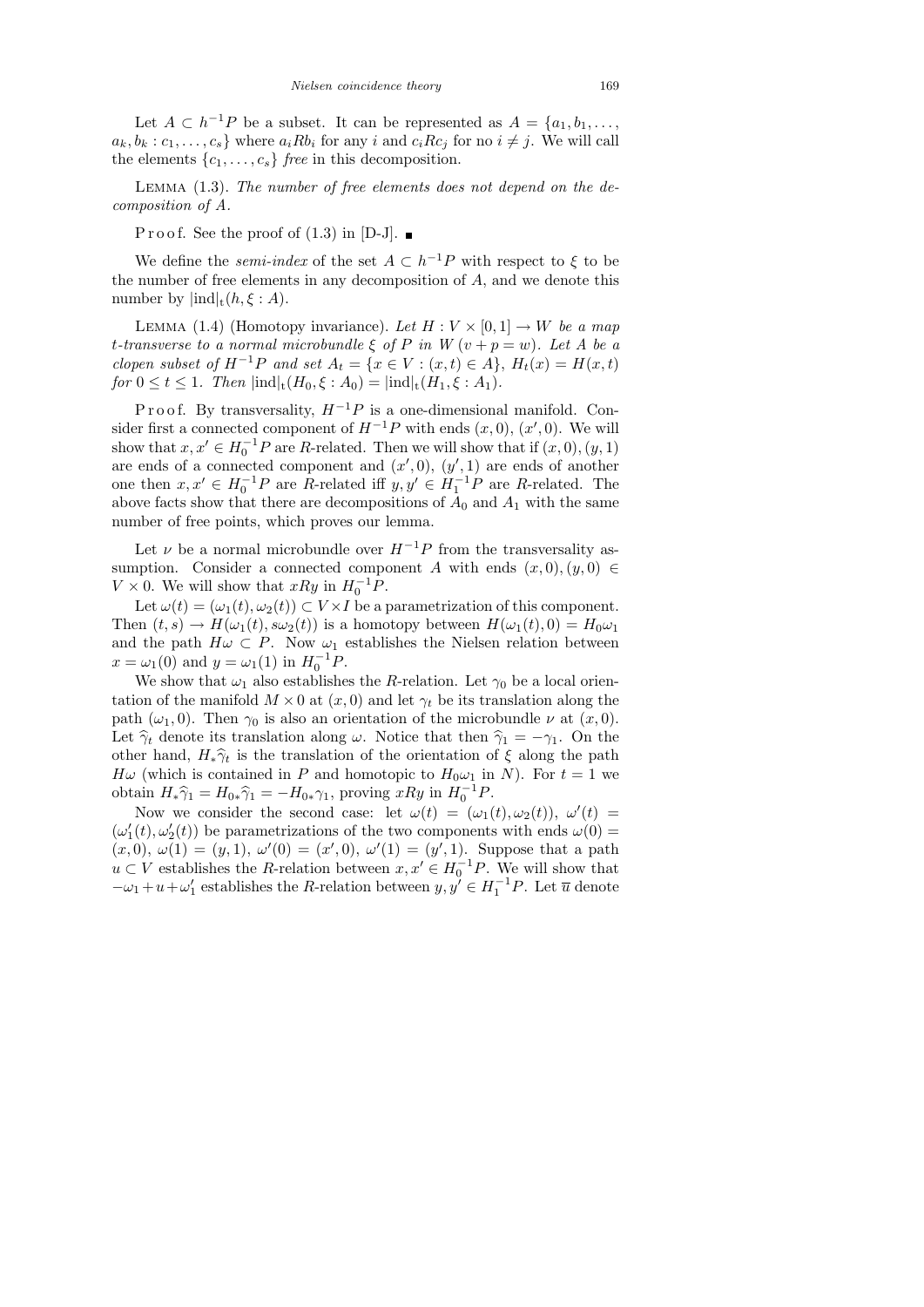a path in P homotopic in W to  $H_0u$ . Since

 $H_1(-\omega_1 + u + \omega'_1) \simeq H(-\omega + (u, 0) + \omega') \simeq H(-\omega) + \overline{u} + H\omega' \subset P,$ 

 $-\omega_1 + u + \omega'_1$  establishes the Nielsen relation between  $y, y' \in H^{-1}P$ .

Let  $\gamma_1$  be an orientation of  $M \times 1$  at  $(y, 1)$ . It is also an orientation of the microbundle  $\nu$  at  $(y, 1) = \omega(1)$ ; let  $\gamma_t$  be its translation along  $\omega(t)$ . Then  $\gamma_0$  is an orientation of  $M \times 0$  at  $(x, 0)$ ; let  $\gamma'_t$  be its translation along (*u*, 0) to (*x'*, 0). Then  $\gamma'_1$  is an orientation of  $\nu$  at (*x'*, 0) =  $\omega'(0)$ ; let  $\gamma''_t$  be its translation along  $\omega'$ . Notice that  $\gamma''_1$  is the translation of the orientation  $\gamma_1$  of  $M \times 1$  along  $-\omega_1 + u + \omega'_1$ .

It remains to show that  $H_{1*}\gamma_1''$  is opposite to the translation of the orientation  $H_{1*}\gamma_1$  of  $\xi$  along a path lying in P and homotopic in W to  $H_1(-\omega_1 + u + \omega'_1)$ . Notice that  $H(-\omega) + \overline{u} + H\omega'$  is such a path. Now

- the translation of  $H_*\gamma_1$  along  $-H\omega$  gives  $H_*\gamma_0 = H_{0*}\gamma_0$ ,
- the translation of  $H_{0*}\gamma_0$  along  $\overline{u}$  gives  $-H_{0*}\gamma'_0 = -H_*\gamma''_0$  since  $xRx'$ ,
- the translation of  $-H_*\gamma''$  along  $H\omega'$  gives  $-H_*\gamma''_1 = -H_{1*}\gamma''_1$

hence we obtain the orientation opposite to  $H_{1*}\gamma_1''$ , which proves  $yRy'$  in  $H_1^{-1}P.$ 

Let  $A_0$  from the above lemma be a Nielsen class of  $H_0$ . Then  $A_1$  is contained in a Nielsen class  $A'_1$  of  $H_1$  and  $A'_1 - A_1$  is the union of pairs of points where each pair is the boundary of a component of  $H^{-1}P$ . Thus  $A_1' - A_1$  splits into pairs of R-related points, which implies that the semiindices of  $A_0$  and  $A_1$  are the same. Since by (1.1) any homotopy between transverse maps may be deformed to a transverse homotopy, we obtain:

LEMMA (1.5). Let  $H: V \times I \rightarrow W$  be a  $\Phi$ -compact homotopy between the maps  $H_0, H_1 : V \to W$  transverse to a normal bundle  $\xi$  of P in W. Let  $A_i \subset H_i^{-1}P$  be Nielsen classes corresponding under this homotopy  $(i = 0, 1)$ . Then

$$
|\text{ind}|_{t}(H_0,\xi:A_0)=|\text{ind}|_{t}(H_1,\xi:A_1).
$$

A Nielsen class A of a t-transverse map h will be called essential if  $|\text{ind}|_t(h, \xi : A) \neq 0$ . Define the *Nielsen number*  $N(h)$  of h to be the number of essential classes; in fact,  $N(h)$  also depends on P and  $\xi$ . By Lemma (1.5),  $N(h)$  is a correctly defined  $\Phi$ -homotopy invariant. This definition implies  $\#h^{-1}P \ge N(h).$ 

Let  $h: V \to W$  be a  $\Phi$ -compact map (not necessarily transverse). We define  $N(h) = N(h')$  where h' is any transverse map  $\Phi$ -compactly homotopic to h. By  $(1.5)$  this is a correctly defined  $\Phi$ -compact homotopy invariant.

THEOREM (1.6). Let  $h: V \to W$  be  $\Phi$ -compact. Then  $h^{-1}P$  contains at least  $N(h)$  points.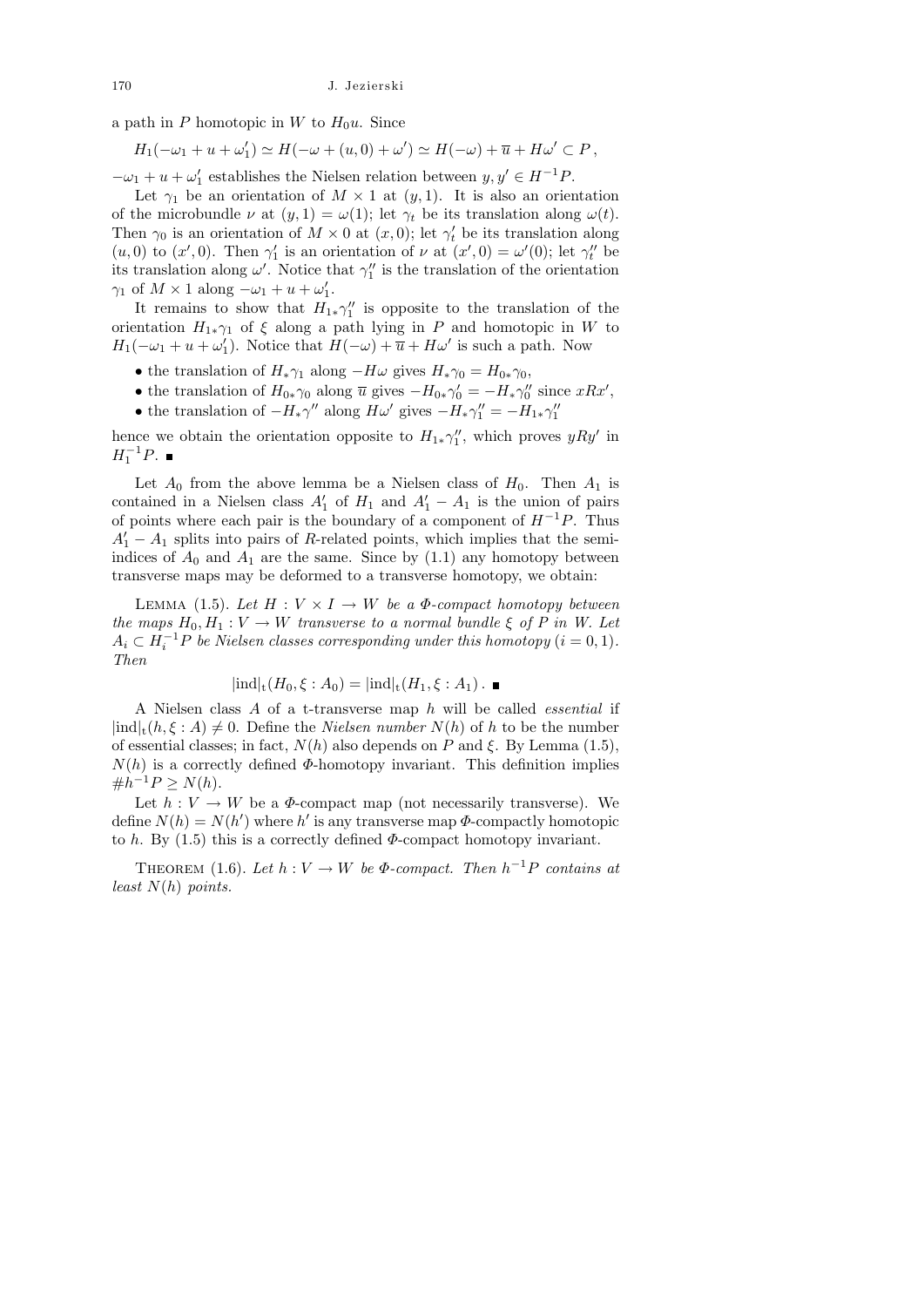P r o o f. This is evident when h is transverse to  $P$ . In the general case suppose that  $\#h^{-1}P = k \lt N(h)$ . For any  $x \in h^{-1}P$  take a contractible neighbourhood  $W_{hx}$  of hx in W such that  $W_{hx} \cap P$  is a deformation retract of  $W_{hx}$ . Then take a neighbourhood  $V_x$  of x in V such that  $h(\text{cl } V_x) \subset W_{hx}$ . Let  $\{h_t\}$  be a compact homotopy, supported in  $\bigcup \{V_x : x \in h^{-1}P\}$ , from h to a map t-transverse to  $\xi$ . Since this homotopy may be arbitrarily small, we may assume  $h_t(V_x) \subset W_{hx}$  hence  $h_1^{-1}P \cap V_x$  belongs to a Nielsen class. Now  $h_1^{-1}P$  contains at most k nonempty Nielsen classes, contradicting  $N(h_1)$  =  $N(h) > k$ .

Now we may apply the above results to coincidences: let  $f, g : M \to$ N be a  $\Phi$ -compact map of *n*-manifolds. We put  $V = M$ ,  $W = N \times N$ ,  $h(x) = (fx, gx), P = \Delta N$  and  $\xi$  the microbundle  $N \times N \ni (x, y) \rightarrow$  $(x, x) \in \Delta N$ . We define the *coincidence Nielsen number* of the pair f, g by  $N(f,g) = N(h)$ . Since  $\Phi(f,g) = h^{-1}(\Delta N)$  and both Nielsen relations coincide, Thm. (1.6) implies

COROLLARY (1.7).  $N(f,g)$  is a  $\Phi$ -compact homotopy invariant and  $\Phi(f,g)$  contains at least  $N(f,g)$  points.

Next we show that in the oriented case our semi-index equals the absolute value of the ordinary coincidence index [S], [V], [D-K].

LEMMA (1.8). Let  $f, g : M \to N$  be a  $\Phi$ -compact pair, M, N oriented manifolds, and  $A \subset \Phi(f, g)$  a Nielsen class. Then

$$
|\text{ind}(f,g:A)| = |\text{ind}|_{\mathsf{t}}(f,g:A).
$$

P r o o f. Since both ind and  $\text{ind}_{\mathfrak{t}}$  are  $\Phi$ -homotopy invariant, we may assume that the pair f, g is transverse. Consider  $x_0, x_1 \in \Phi(f, g)$ . We will show that  $x_0Rx_1$  iff  $ind(f, g : x_0) = -ind(f, g : x_1)$ . Let u be a path establishing the Nielsen relation between  $x_0$  and  $x_1$ . We notice that in the oriented case the translation of a local orientation  $\alpha_0 \in H_n(M, M - x_0)$ along u gives  $\alpha_1 \in H_n(M, M - x_1)$  such that both  $\alpha_0, \alpha_1$  determine the same global orientation  $\alpha \in H_nM$ . Similarly, the translation of a generator  $\beta_0 \in H_n(y_0 \times (N, N - y_0))$  (along a path in  $\Delta N$  from  $(y_0, y_0)$  to  $(y_1, y_1)$ ) gives  $\beta_1 \in H_n(y_1 \times (N, N - y_0))$  such that  $\beta_0$  and  $\beta_1$  correspond to the same generator  $\beta \in H_n(N \times N, N \times N - \Delta N)$ . Thus the points  $x_0, x_1$  are R-related iff the fixed global orientations are preserved by the pair  $f, g$  at one of these points and reversed at the other. But the last means exactly  $ind(f, g: x_0) = -ind(f, g: x_1)$  as claimed. ■

2. The semi-index on smooth manifolds. In [D-J] we considered pairs of maps  $f, g : M \to N$  between two smooth closed *n*-manifolds. For each Nielsen class we defined a semi-index which we will denote here by  $\lvert \text{ind} \rvert_d$ . To do this we replaced the given pair by a transverse one (in the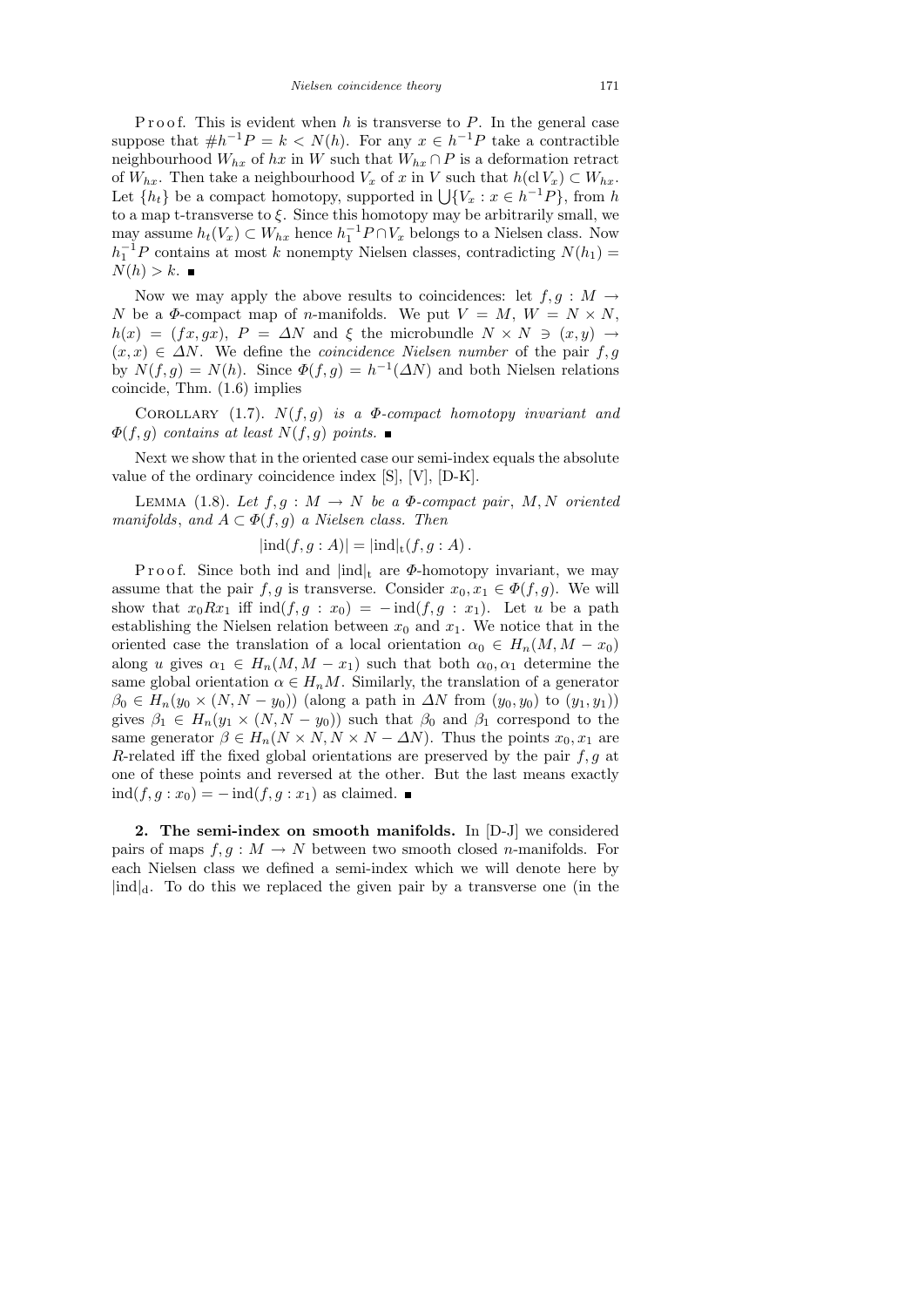smooth category), here called a *d-transverse pair*, and we defined on  $\Phi(f, g)$ a reducibility relation (here termed the  $R_d$ -relation). Then any Nielsen class  $A \subset \Phi(f,g)$  was represented as  $A = \{a_1, b_1, \ldots, a_k, b_k; c_1, \ldots, c_s\}$  where  $a_iR_{\rm d}b_i$  for any  $i=1,\ldots,k$ , but  $c_iR_{\rm d}c_j$  for no  $i,j=1,\ldots,s$ ,  $i \neq j$ , and we defined  $\text{ind}_{d}(f, g : A) = s$ . However, the approach from [D-J] is not convenient for comparison with the method from Section 1 of the present paper: in [D-J] we considered transversality in  $M \times N$ , while here in  $N \times N$ . To overcome this difference we will give three equivalent versions (A), (B),  $(C)$ , of d-transversality and of the  $R_d$ -relation. Method  $(A)$  is the easiest to formulate: it does not involve any product spaces. Method (B) is the one given in [D-J]. We will show that in the smooth case,  $\text{ind}|_{t}$  coincides with  $\text{ind}_{d}$  obtained by using method (C). Then the equivalence of (B) and (C) implies the desired equality  $|ind|_d = |ind|_t$ .

Consider a  $\Phi$ -compact, smooth pair of maps  $f, g : M \to N$  between smooth *n*-manifolds. Then for any  $x \in \Phi(f, g)$  the following three conditions are equivalent:

(A) The difference of the tangent homomorphisms  $f_*-g_*: T_xM \to T_{fx}N$ is an isomorphism.

(B) Let  $\Gamma_f = \{(x, y) \in M \times N : y = fx\}$  denote the graph of f. Then the tangent spaces  $T_{(x,fx)}\Gamma_f$ ,  $T_{(x,gx)}\Gamma_g$  span the whole  $T_{(x,fx)}M \times N$ .

(C) The intersection of the subspaces im $(f, g)$ <sup>\*</sup> and  $T_{(fx,gx)}\Delta N$  in  $T_{(fx,gx)}N \times N$  is zero.

Notice that (B) means that the pair  $f, g$  is transverse in the sense of  $[D-J]$ ; here we will call it *d*-transverse. Assume that  $f, g : M \to N$  is d-transverse and  $\omega$  is a path establishing the Nielsen relation between the points  $x, y \in$  $\Phi(f,g)$ . Fix an ordered basis  $a_1^0, \ldots, a_n^0$  of  $T_xM$  and let  $a_1^t, \ldots, a_n^t \in T_{r(t)}M$ be its translation along  $\omega$ . Then

(A')  $(f_* - g_*)a_1^0, \ldots, (f_* - g_*)a_n^0$  form a basis of  $T_{fx}N$ ,  $(f_* - g_*)a_1^1, \ldots, (f_* - g_*)a_n^1$  form a basis of  $T_{gx}N$ .

Let  $\alpha_0$  and  $\alpha_1$  denote the orientations determined by these bases.

(B')  $(a_1^t, f_* a_1^t), \ldots, (a_n^t, f_* a_n^t)$  form a basis of  $T_{(\omega(t), f\omega(t))}\Gamma_f$ ,

 $(a_1^t, g_* a_1^t), \ldots, (a_n^t, g_* a_n^t)$  form a basis of  $T_{(\omega(t), g\omega(t))}\Gamma_g$ .

Let  $\beta_t(f)$  and  $\beta_t(g)$  denote the orientations determined by these bases. Let  $\beta_0 = \beta_0(f) \wedge \beta_0(g)$  and  $\beta_1 = \beta_1(f) \wedge \beta_1(g)$ .

 $(C')$   $(f_*a_1^0, g_*a_1^0), \ldots, (f_*a_n^0, g_*a_n^0)$  form a basis of the fibre of the normal bundle  $\nu = T(N \times N)/T(\Delta N)$  of  $\Delta N \subset N \times N$  at the point  $(fx, gx)$ , and  $(f_* a_1^1, g_* a_1^1), \ldots, (f_* a_n^1, g_* a_n^1)$  form a basis of the fibre of  $\nu$  at  $(fy, gy)$ .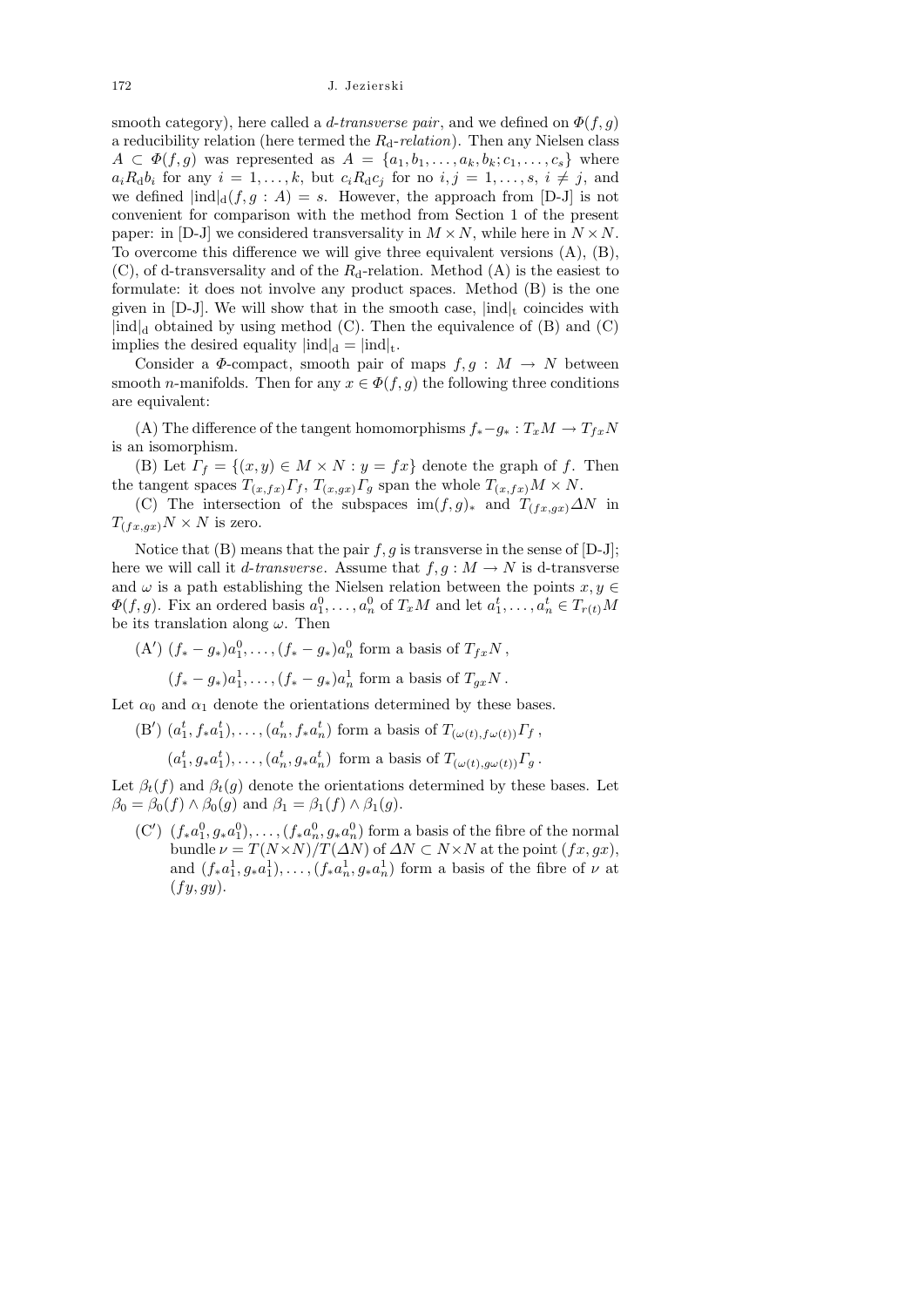Let  $\gamma_0, \gamma_1$  denote the orientations determined by these bases.

THEOREM  $(2.1)$ . Under the above notations the following three conditions are equivalent:

- (A")  $\alpha_1$  is opposite to the translation of  $\alpha_0$  along  $f\omega \subset N$ .
- (B'')  $\beta_1$  is opposite to the translation of  $\beta_0$  along  $(\omega, f\omega) \subset M \times N$ .
- (C'')  $\gamma_1$  is opposite to the translation of  $\gamma_0$  along  $(f\omega, f\omega) \subset N \times N$ .

P r o o f. The proof will be based on the following

LEMMA (2.2). Let V, W be n-dimensional real linear spaces,  $a_1, \ldots, a_n$ , a basis of V and  $b_1, \ldots, b_n, c_1, \ldots, c_n \in W$  such that  $b_1 - c_1, \ldots, b_n - c_n$  is a basis of W. Then the orientations of  $V \times W$  given by the ordered bases  $(a_1, b_1), \ldots, (a_n, b_n), (a_1, c_1), \ldots, (a_n, c_n)$  and  $(0, b_1 - c_1), \ldots, (0, b_n - c_n)$ ,  $(a_1, 0), \ldots, (a_n, 0)$  coincide.

Proof. Consider the homotopies

 $t \rightarrow (a_1, b_1 - tc_1), \ldots, (a_n, b_n - tc_n), (a_1, (1-t)c_1), \ldots, (a_n, (1-t)c_n)$ 

and

 $t \rightarrow (ta_1, b_1 - c_1), \ldots, (ta_n, b_n - c_n), (a_1, 0), \ldots, (a_n, 0)$ in the Stiefel space of ordered bases.

Proof of Theorem (2.1).  $(A'') \Leftrightarrow (B'')$ . We compare  $\beta_1$  and the translation of  $\beta_0$ . The orientation  $\beta_1$  is given by the basis

 $(a_1^1, f_{\#}a_1^1), \ldots, (a_n^1, f_{\#}a_n^1), (a_1^1, g_{\#}a_1^1), \ldots, (a_n^1, g_{\#}a_n^1)$ ,

which by  $(2.2)$  is equivalent to

$$
(0,(f_{\#}-g_{\#})a_1^1),\ldots,(0,(f_{\#}-g_{\#})a_n^1), (a_1^1,0),\ldots,(a_n^1,0).
$$

For the same reasons  $\beta_0$  is equivalent to

 $(0, (f_{\#} - g_{\#})a_1^0), \ldots, (0, (f_{\#} - g_{\#})a_n^0), (a_1^0, 0), \ldots, (a_n^0, 0).$ 

Now let  $(0, b_1^t), \ldots, (0, b_n^t), (a_1^t, 0), \ldots, (a_n^t, 0)$  denote the translation of the last basis along  $(\omega, f\omega)$  in  $M \times N$ . For  $t = 1$  we obtain  $(0, b_1^1), \ldots, (0, b_n^1)$ ,  $(a_1^1, 0), \ldots, (a_n^1, 0)$ , which agrees with  $\beta_1$  iff the orientations of  $T_{fy}N$  given by the bases  $(f_{\#} - g_{\#})a_1^1, \ldots, (f_{\#} - g_{\#})a_n^1$  and  $b_1^1, \ldots, b_n^1$  are equal, i.e.  $\alpha_1$ equals the translation of  $\alpha_0$ .

 $(A'')\Leftrightarrow (C'')$ . We compare  $\gamma_1$  and the translation of  $\gamma_0$  along  $(f\omega, f\omega)$ . The homotopy  $t \to (\ldots, (f_{\#} a_i^0 - t g_{\#} a_i^0, (1-t) g_{\#} a_i^0), \ldots)$  shows that  $\gamma_0$  may also be represented by  $(b_1^0, 0), \ldots, (b_n^0, 0)$  where  $b_1^0, \ldots, b_n^0$  represents  $\alpha_0$ . Let  $b_1^t, \ldots, b_n^t$  denote again the translation of the last basis along  $f\omega$ . Then  $(b_1^t, 0), \ldots, (b_n^t, 0)$  represents the translation of  $\gamma_0$  along  $(f\omega, f\omega)$ . On the other hand,  $\gamma_1$  is represented by  $(\ldots, ((f_{\#} - g_{\#})a_i^1, 0), \ldots)$ , which agrees with the above translation iff  $\alpha_1$  agrees with the translation of  $\alpha_0$ .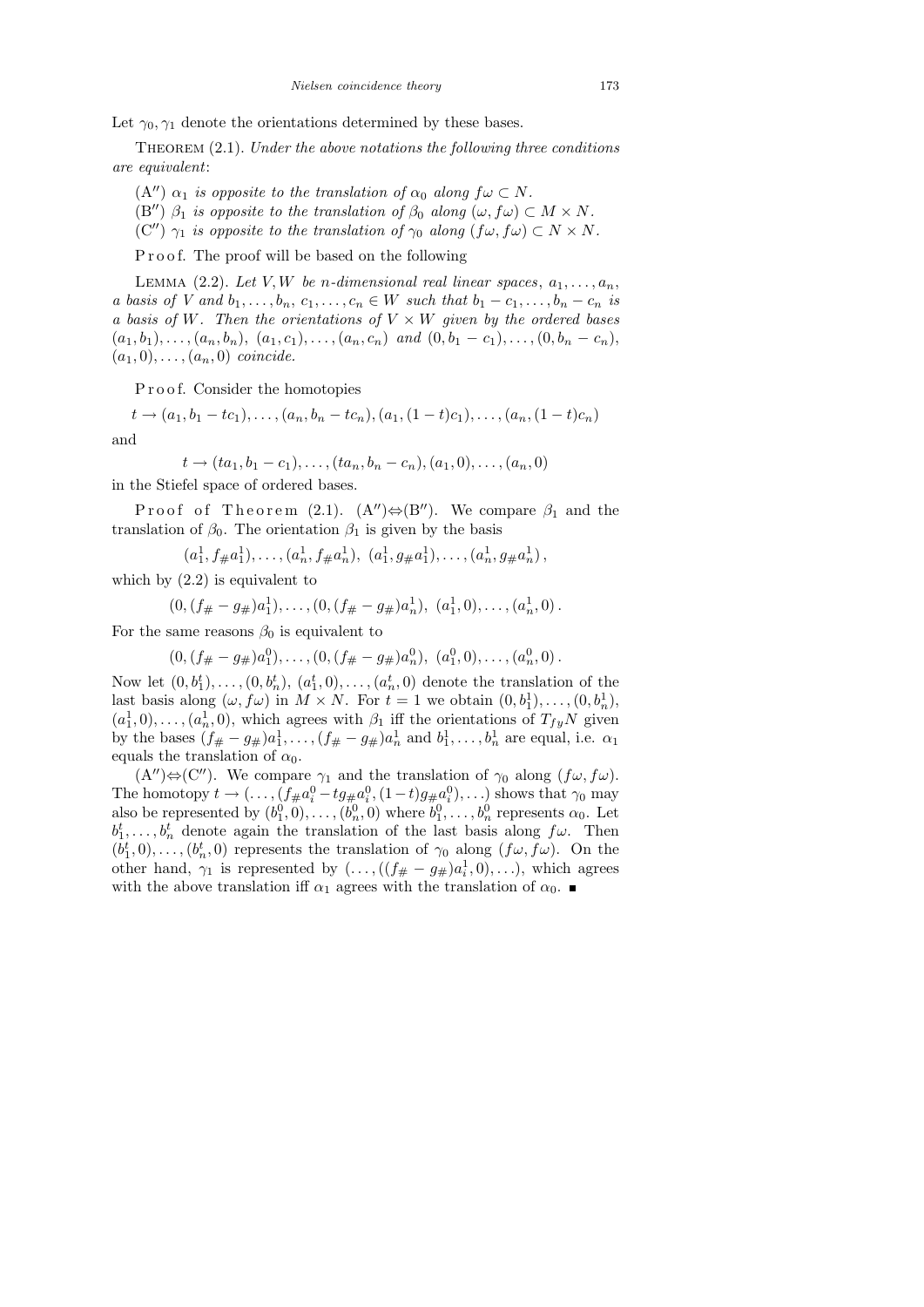We will say that two points  $x, y \in \Phi(f, g)$  are  $R_{d}$ -related if there is a path establishing the Nielsen relation between them and for which one (hence each) of the conditions  $(A'')$ ,  $(B'')$ ,  $(C'')$  from  $(2.1)$  holds. We notice that  $(C'')$  coincides with the reducibility relation from [D-J]. Now we are in a position to prove equality of  $\text{ind}_{d}$  and  $\text{ind}_{t}$ . This will be done in the following theorem where we approximate the given pair by a pair simultaneously d- and t-transverse and use the version (C) to prove the equality of the semi-indices in this case.

THEOREM (2.3). Let A be a Nielsen class of a  $\Phi$ -compact pair  $f, g : M \to$ N. Then  $\text{ind}_{\mathfrak{t}}(f,g:A) = \text{ind}_{d}(f,g:A).$ 

P r o o f. Since both semi-indices are homotopy invariants we may assume that f, g is a smooth d-transverse pair. Then  $\Phi(f,g) = \{x_1, \ldots, x_k\}$  is finite. We will show that  $f, g$  may be replaced by a pair which is simultaneously dand t-transverse. Fix euclidean neighbourhoods  $U_i$  such that  $fx_i = gx_i =$  $0 \in U_i \subset N$   $(i = 1, ..., k)$ . Since d-transversality of f, g means that the difference of the tangent maps  $f_* - g_*$  is an isomorphism, by the Implicit Function Theorem there exist disjoint balls  $U_i'$  in M such that  $x_i \in U_i'$  $B(x_i, 2\varepsilon_i) \subset M$ ,  $g - f$  is a diffeomorphism on  $U'_i$  and  $fU'_i \cup gU'_i \subset U_i$ . Let  $\eta_i : \mathbb{R} \to \mathbb{R}$  be a non-increasing smooth function satisfying  $\eta_i(-\infty, \varepsilon_i] = 1$ ,  $\eta_i[2\varepsilon_i,\infty)=0.$ 

Define

$$
(f', g') = \begin{cases} ((1 - \eta_i(|x - x_i|))f(x), g(x) - \eta_i(|x - x_i|)f(x)) \\ \text{for } x \in U'_i, i = 1, ..., k, \\ (fx, gx) \end{cases}
$$

The pair  $f', g'$  is homotopic to  $f, g, \Phi(f', g') = \Phi(f, g)$  and moreover  $f', g'$ is simultaneously t-transverse and d-transverse. It remains to show that for  $f', g'$  the relations  $R_t$  and  $R_d$  coincide. Until the end of this proof we will write f, g instead of  $f', g'$ . Let  $x_0, x_1 \in \Phi(f, g)$  and let a path  $\omega$  establish the Nielsen relation between these points. Set  $y_i = fx_i = gx_i$   $(i = 0, 1)$  and fix an orientation of M at  $x_0$ :  $\gamma_0 \in H_n(M, M - x_0) \simeq H_n(T_{x_0}M, T_{x_0}M - x_0)$ . Then

$$
((f,g)_*\gamma_0)^{\mathsf{t}} \in H_n(y_0 \times N, y_0 \times (N-y_0))
$$

and

$$
((f,g)_{*}\gamma_{0})^{d}
$$
  
\n
$$
\in H_{n}((T(N \times N)/T(\Delta N))_{(y_{0},y_{0})}, (T(N \times N) - T(\Delta N)/T(\Delta N))_{(y_{0},y_{0})})
$$
  
\n
$$
= H_{n}(T(N \times N)_{(y_{0},y_{0})}, (T(N \times N) - T(\Delta N))_{(y_{0},y_{0})})
$$
  
\n
$$
= H_{n}(U_{0} \times U_{0}, U_{0} \times U_{0} - \Delta U_{0})
$$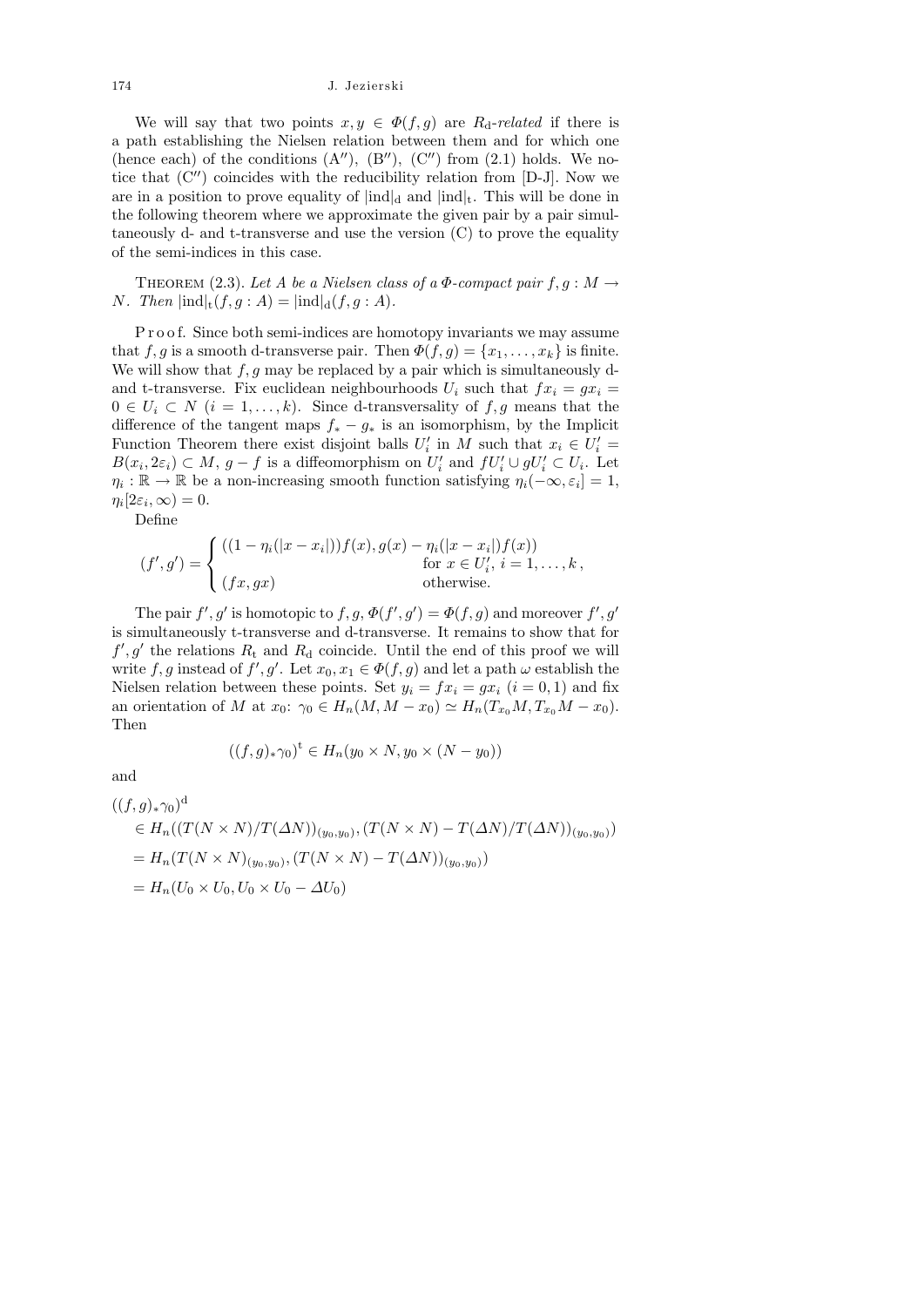(where  $U_0$  is a euclidean neighbourhood of  $x_0$ ) are orientations of the microbundle  $N \times N \to \Delta N$  and of the normal bundle  $T(N \times N)/T(\Delta N)$  at  $(y_0, y_0)$ . Then the inclusion  $y_0 \times U_0 \subset U_0 \times U_0$  induces a homomorphism

$$
H_n(y_0 \times N, y_0 \times (N - y_0)) = H_n(y_0 \times U_0, y_0 \times (U_0 - y_0))
$$
  

$$
\to H_n(U_0 \times U_0, U_0 \times U_0 - \Delta U_0)
$$

sending  $((f,g)_{\ast}\gamma_0)^t$  to  $((f,g)_{\ast}\gamma_0)^d$ . Let  $(y_s,y_s)$  be a path in  $\Delta N$  homotopic in  $N \times N$  to  $(f\omega, g\omega)$  and  $U_s$  be the translation of  $U_0$  along  $(y_s, y_s)$ . Then the translations of the above orientations  $((f, g)_*\gamma_0)_s^{\text{t}}$ ,  $((f, g)_*\gamma_0)_s^{\text{d}}$  along  $(y_s, y_s)$ are compatible under the maps induced by the inclusions  $y_s \times U_s \subset U_s \times U_s$ . On the other hand, let  $\gamma_1$  be the translation of  $\gamma_0$  along  $\omega \subset M$ . Then the orientations  $((f,g)_{\ast}\gamma_1)^{\mathrm{t}}$ ,  $((f,g)_{\ast}\gamma_1)^{\mathrm{d}}$  (defined as for  $\gamma_0$ ) correspond under the inclusion  $y_1 \times U_1 \subset U_1 \times U_1$ , hence  $((f_*, g_*)\gamma_0)^{\dagger} = ((f_*, g_*)\gamma_1)^{\dagger}$  iff  $((f_*,g_*)\gamma_0)_1^d = ((f_*,g_*)\gamma_1)^d$ . This means that the relations  $R_t$  and  $R_d$ coincide.

In particular, the Nielsen number introduced in Section 1 coincides, in the smooth case, with the number from [D-J].

3. A Wecken type theorem. We will show that the Nielsen number from Section 1 is the best lower bound on the number of coincidence points in dimensions  $\geq 3$  (compare [Ji1], [D-K], [D-J]). We will follow the scheme from [Ji1].

Consider the following setting:

(\*)  $P \subset W$  and V are topological manifolds whose dimensions satisfy  $p + v = w, p \ge 2, v \ge 3$ , and  $\xi$  is a normal microbundle of P in W.

The crucial step is the folowing

LEMMA  $(3.1)$  (A Whitney type lemma). Let D denote a v-dimensional ball,  $h: D \to W$  a map t-transverse to  $\xi$ ,  $h^{-1}P = \{x_0, x_1\}$  and suppose the points  $x_0, x_1$  are R-related. Then h is homotopic rel bd D to a map into  $W - P$ .

P r o o f. We may assume that  $hx_0 \neq hx_1$  since otherwise we may compose h near  $x_1$  with a local isotopy of W near  $hx_1$ . Let  $\omega : [0,1] \to D$  be the straight line segment from  $x_0$  to  $x_1$ . Then  $h\omega$  is homotopic (rel ends) to a map  $\omega'$  into P. Since dim  $P \ge 2$  and  $hx_0 \ne hx_1$ , we may assume that  $\omega'$  is a locally flat (hence flat) regular arc in P. Let U denote a euclidean neighbourhood of  $\omega'$  in W.

We will show that h is homotopic rel bd D to a map h' satisfying  $h'^{-1}P =$  $h^{-1}P = \{x_0, x_1\}$  and  $h'(\omega[0, 1]) \subset U$ . Then we take a euclidean neighbourhood  $U_0$  of  $\omega' \subset P$  and we put  $\widetilde{U} = U_0 \times \mathbb{R}^d$ , a neighbourhood of the zero section of  $\xi$  restricted to  $U_0 \subset P$ . Since  $h'(\omega[0,1]) \subset U$ , a euclidean neighbour-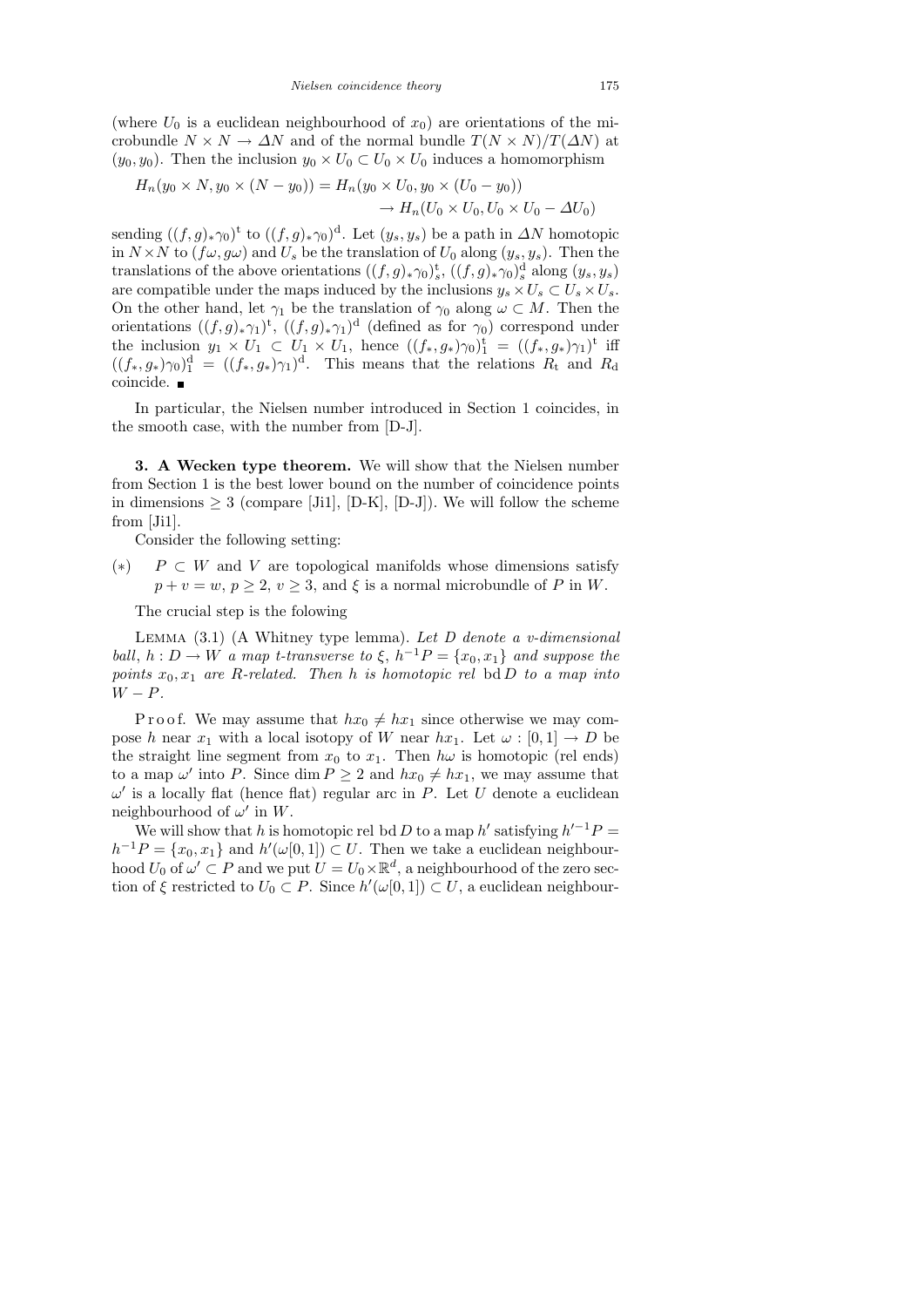hood  $D_0$  of  $\omega[0,1] \subset D$  is also sent by  $h'$  into U. We consider the composition  $\hat{h}: D_0 \stackrel{h'}{\rightarrow} U = U_0 \times \mathbb{R}^d \rightarrow \mathbb{R}^d$ . The zeros of  $\hat{h}$  correspond to the elements of  $h'^{-1}P$ , hence  $\widehat{h}^{-1}(0) = \{x_0, x_1\}$  and  $\widehat{h}$  is t-transverse to  $0 \subset \mathbb{R}^d$ . The assumption  $x_0Rx_1$  implies that the degrees of  $\hat{h}$  at  $x_0$  and  $x_1$  are opposite, hence the induced homomorphism  $\widehat{h}_* : H_d(D_0, \text{bd } D_0) \to H_d(\mathbb{R}^d, \mathbb{R}^d - 0)$  is zero and by the Hopf lemma  $\widehat{h}$  is homotopic rel bd  $D_0$  to a map into  $\mathbb{R}^d - 0$ . The last gives a homotopy rel bd  $D_0$  from  $h'$  to a map into  $W - P$ .

It remains to construct h'. Fix ball neighbourhoods  $K_i$  of  $x_i \in \text{int } D$  so small that  $h(K_i) \subset U$  and let  $x'_i = \omega(t_i)$  be the unique common point of  $\omega[0, 1]$  and bd  $K_i$   $(i = 0, 1)$ .

The assumption that  $h\omega$  is homotopic to  $\omega' \subset P$  implies a homotopy from  $h\omega_{|[t_0,t_1]}$  rel  $\{t_0,t_1\}$  to a map into U (if only  $K_0, K_1$  are small enough). Let  $H : [t_0, t_1] \times [0, 1] \rightarrow W$  denote this homotopy. We may assume that  $H((t_0, t_1)\times(0, 1))\cap P = \emptyset$ : we apply Lemma (1.1) to  $V = D = (t_0, t_1)\times(0, 1)$ ,  $C = \emptyset$  and

$$
\varepsilon(x,t) = \text{dist}((x,t), \text{bd}([t_0, t_1] \times [0,1]))\,.
$$

We may, moreover, assume that  $H(t, 1) \notin P$  for any  $t \in [t_0, t_1]$  (consider H restricted to  $[t_0, t_1] \times [0, s_0]$  for some  $s_0$  close enough to 1). Then we define a homotopy

$$
H': D \times 0 \cup (K_0 \cup \omega[t_0, t_1] \cup K_1) \times I \to W
$$

by

$$
H'(x,s) = \begin{cases} h(x) & \text{for } x \in K_0 \cup K_1 \text{ or } s = 0, \\ H(t,s) & \text{for } x = \omega(t), \ t \in [t_0, t_1]. \end{cases}
$$

Let  $\rho : D \times I \to D \times 0 \cup (K_0 \cup \omega[t_0, t_1] \cup K_1) \times I$  be a retraction satisfying  $\varrho^{-1}(x,t) = (x,t)$  for  $x \in \text{int}(K_0 \cup K_1)$ . Then the composition  $H'' = H' \varrho : D \times I \to W$  satisfies  $H''(x, 0) = h(x), H''^{-1}P = \{x_0, x_1\} \times [0, 1],$  $H''(\omega[0, 1], 1) \subset U$ . If  $\delta : D \to [0, 1]$  is an Urysohn function satisfying  $\delta(\omega[t_0, t_1]) = 1$ ,  $\delta(\text{bd } D) = 0$  then  $\overline{H}(x, t) = H''(x, \delta(x)t)$  is moreover a homotopy rel bd D. We put  $h'(x) = \overline{H}(x, 1)$ .

Now following the Creating and Cancelling Procedures from [Ji1] we obtain

THEOREM  $(3.2)$  (A Wecken type theorem). Under the assumptions  $(*)$ any  $\Phi$ -compact map  $h: V \to W$  is  $\Phi$ -compactly homotopic to a map h'so that  $h'^{-1}P$  contains exactly  $N(h)$  coincidence points.

We may assume that the homotopy from (3.2) has compact carrier, i.e. is constant outside a compact set. To see this let  $h_t$  be a homotopy from (3.2) and let  $\lambda : V \to [0, 1]$  be a function equal to 1 on the compact set  ${x \in V : h_t x \in P \text{ for some } t \in [0,1]}$  and to zero outside a compact set. We put  $h'_t = h_{\lambda(x)t}(x)$ .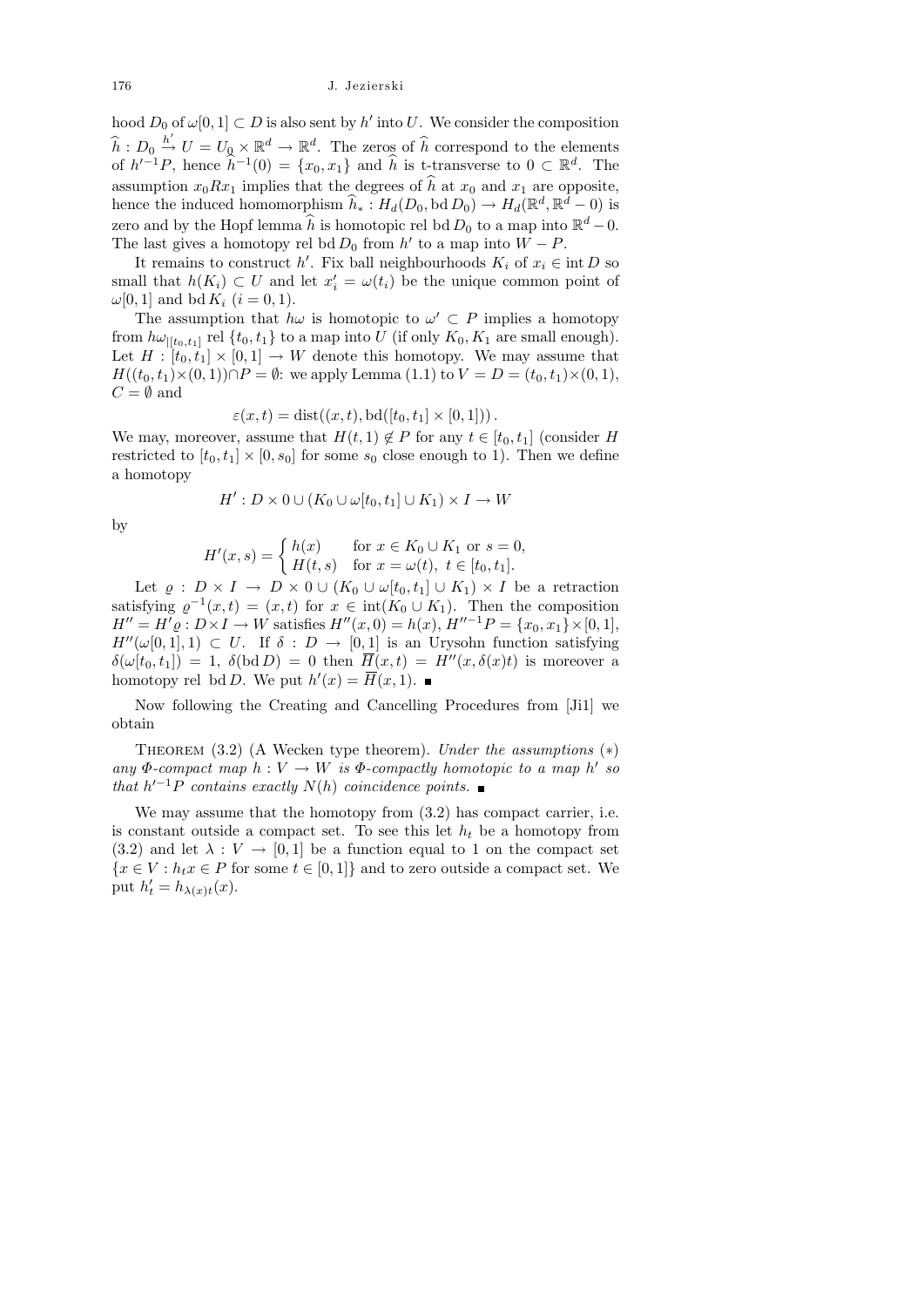COROLLARY (3.3). Let  $f, g : M \rightarrow N$  be a  $\Phi$ -compact pair of maps between n-manifolds,  $n \geq 3$ . Then there is a homotopy  $\{f_t\}$  starting from  $f_0 = f$ , constant outside a compact set and such that  $\Phi(f_1, g)$  contains exactly  $N(f, g)$  elements.

P r o o f. We put in (3.2):  $V = M$ ,  $W = N \times N$ ,  $h = (f, g)$ ,  $P = \Delta N$ ,  $\xi =$  $(N \times N \ni (x, y) \rightarrow (x, x) \in \Delta N)$ . We get a homotopy  $(f_t, g_t)$  with compact carrier from  $f, g$  to a pair with exactly  $N(f, g)$  coincidence points. Now Theorem 1 of [B] yields a homotopy  $f'_t$  such that  $f'_1 = f_1$  and  $\#\Phi(f'_0, g) =$  $N(f, g)$ . It remains to show that the homotopy  $f'_t$  has a compact carrier. But we notice that if the carrier of the homotopy  $g_t$  from the Lemma in Section 2 of  $[B]$  is compact then so is the carrier of the homotopy  $h_t$  constructed there.  $\blacksquare$ 

Finally, let us notice that all the results of [Je1] and [Je2] remain valid after replacing smooth manifolds by topological manifolds. In particular, we obtain a theorem expressing the Nielsen number of a fibre map by the Nielsen numbers of pairs between base spaces and fibres ([Je1], Thm. (4.3)) as well as a theorem expressing  $N(f,g)$  by  $N(\tilde{f},\tilde{g})$  where  $\tilde{f},\tilde{g}$  are lifts to finite coverings ([Je2], Thm. (2.5)). These generalizations are evident, except possibly for Section 3 of [Je1]; but in fact the main result of that section (Thm. (3.13)) can be proved in a much simpler way in the TOP category.

### **References**

- [B] R. Brooks, *On removing coincidences of two maps when only one rather than both of them may be deformed by a homotopy*, Pacific J. Math. 40 (1972), 45–52.
- [D-J] R. Dobrenko and J. Jezierski, *The coincidence Nielsen theory on non-orientable manifolds*, Rocky Mountain J. Math. 23 (1993), 67–85.
- [D-K] R. Dobrenko and Z. Kucharski, On the generalization of the Nielsen number, Fund. Math. 134 (1990), 1–14.
- [F] M. Freedman, *The topology of four dimensional manifolds*, J. Differential Geometry 17 (1982), 357–453.
- [Je1] J. J e zi e r ski, *The semi-index product formula*, Fund. Math. 140 (1992), 99-120.
- [Je2] —, *The coincidence Nielsen number for maps into real projective spaces*, ibid., 121–136.
- [Ji1] B. J. Jiang, *Fixed point classes from a differential viewpoint*, in: Lecture Notes in Math. 886, Springer, 1981, 163–170.
- [Ji2] —, *Lectures on the Nielsen Fixed Point Theory*, Contemp. Math. 14, Amer. Math. Soc., Providence 1983.
- [K-S] R. Kirby and L. Siebenmann, *Foundational Essays on Topological Manifolds*, *Smoothings and Triangulations*, Ann. of Math. Stud. 88, Princeton University Press, Princeton, 1977.
- [Q] F. Quinn, *Ends of maps III*: *Dimensions* 4 *and* 5, J. Differential Geometry 17 (1982), 503–521.